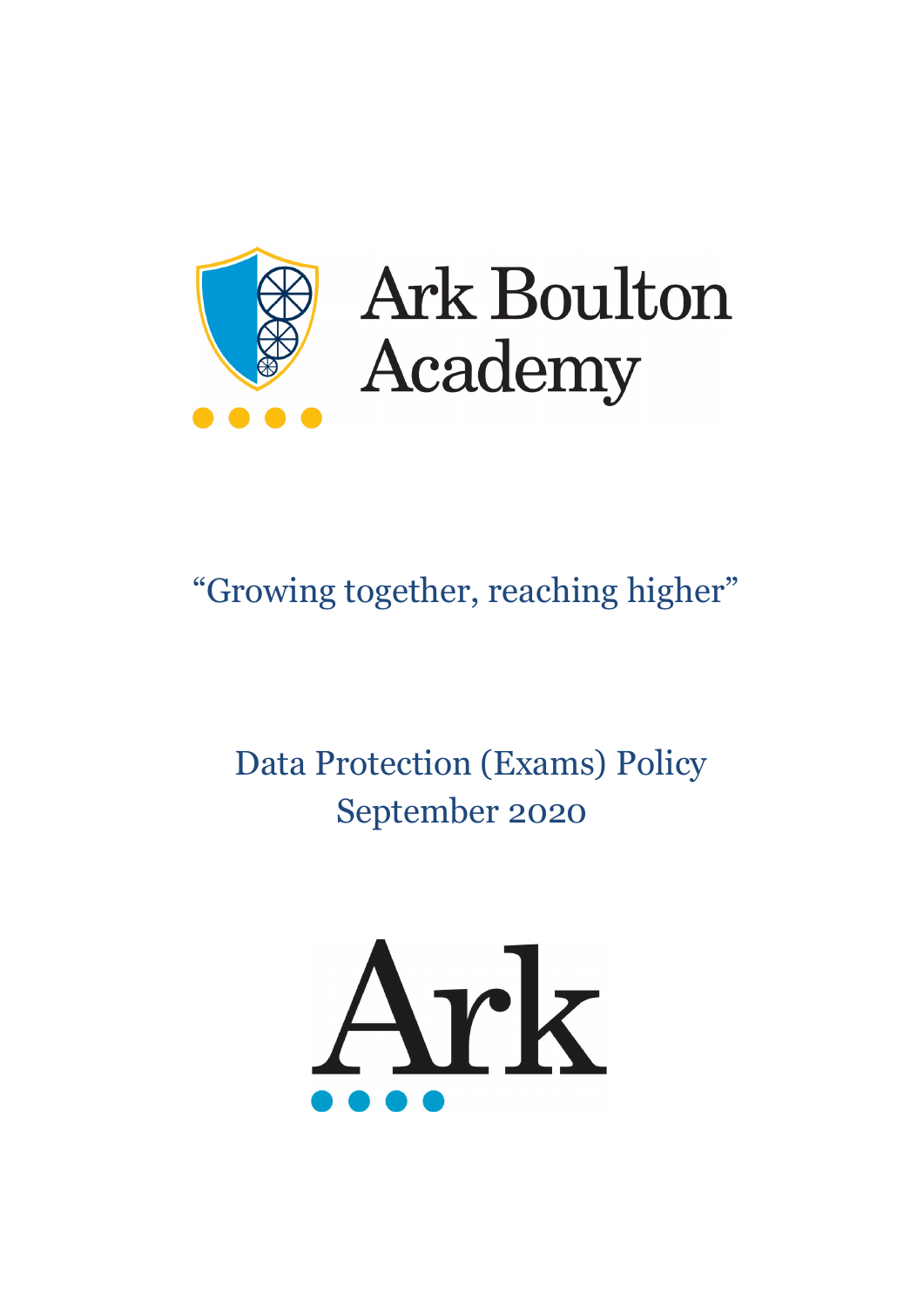#### Information

### **Named personnel with designated responsibility for policy**

| Academic<br>year | Designated Senior<br>person | Deputy<br>Designated<br>Senior person | Nominate<br>Governor | Chair of<br>Governors |
|------------------|-----------------------------|---------------------------------------|----------------------|-----------------------|
| 2019/20          | Daniel Richards             | Farzana Ahmed                         |                      |                       |

#### **Policy review dates**

| <b>Review Date</b> | Changes made | By whom         |
|--------------------|--------------|-----------------|
| December<br>2020   | Updated      | Daniel Richards |

## **Key Staff involved in this policy**

| Role                    | Name(s)                           |
|-------------------------|-----------------------------------|
| Head of Centre          | Daniel Richards                   |
| Exams officer           | Qudsiyyah Qureshi                 |
| Senior Leader(s)        | Caroline Entwistle, Farzana Ahmed |
| <b>IT Manager</b>       | Manir Hussain                     |
| Data Protection Officer | Rita Barratt                      |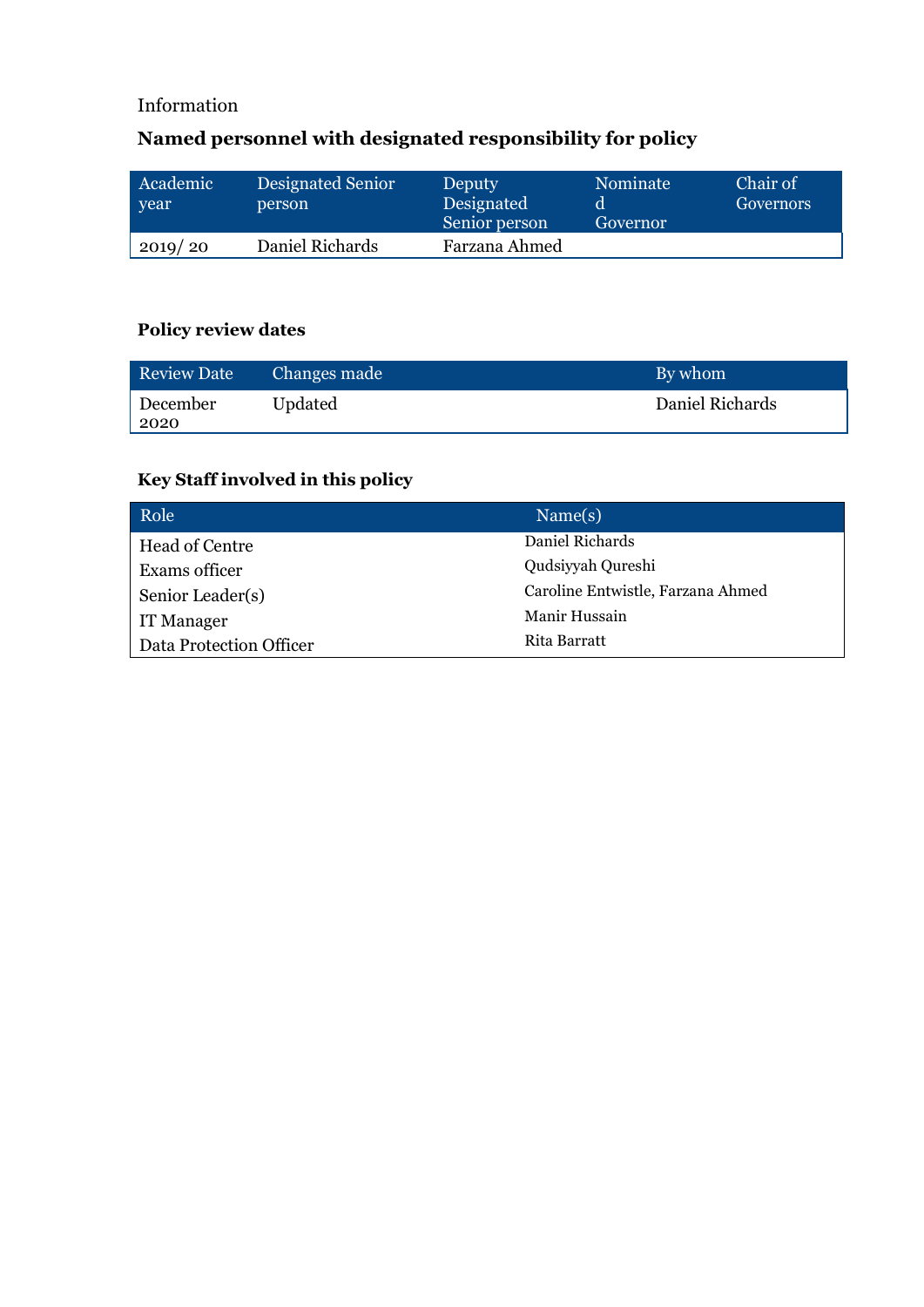#### **Purpose of the policy**

This policy details how Ark Boulton Academy, in relation to exams management and administration, ensures compliance with the regulations as set out by the Data Protection Act 2018 (DPA 2018) and General Data Protection Regulation (GDPR).

At the date of reviewing these regulations, although the UK has left the European Union the General Data Protection Regulation still has a direct effect within the UK (JCQ's [General Regulations for](https://www.jcq.org.uk/exams-office/general-regulations/)  [Approved Centres](https://www.jcq.org.uk/exams-office/general-regulations/) (GR, section 6.1) **Personal data**).

Students are given the right to find out what information the centre holds about them, how this is protected, how this can be accessed and how data breaches are dealt with.

All exams office staff responsible for collecting and sharing candidates' data are required to follow strict rules called 'data protection principles' ensuring the information is:

- used fairly and lawfully
- used for limited, specifically stated purposes
- used in a way that is adequate, relevant and not excessive
- accurate
- kept for no longer than is absolutely necessary
- handled according to people's data protection rights
- kept safe and secure
- not transferred outside the European Economic Area without adequate protection

To ensure that the centre meets the requirements of the DPA 2018 and GDPR, all candidates' exam information – even that which is not classified as personal or sensitive – is covered under this policy.

#### **Section 1 – Exams-related information**

There is a requirement for the exams office(r) to hold exams-related information on candidates taking external examinations. For further details on the type of information held please refer to *Section 5 – Candidate information, audit and protection measures*.

Candidates' exams-related data may be shared with the following organisations:

- Awarding bodies
- Joint Council for Qualifications (JCQ)
- Department for Education
- Local Authority
- Ark Schools

This data may be shared via one or more of the following methods:

- hard copy
- email
- secure extranet site(s) eAQA; OCR Interchange; Pearson Edexcel Online; WJEC
- Bromcom sending/receiving information via electronic data interchange (EDI) using A2C [\(https://www.jcq.org.uk/about-a2c\)](https://www.jcq.org.uk/about-a2c) to/from awarding body processing systems

This data may relate to exam entries, access arrangements, the conduct of exams and non-examination assessments, special consideration requests and exam results/post-results/certificate information.

#### **Section 2 – Informing candidates of the information held**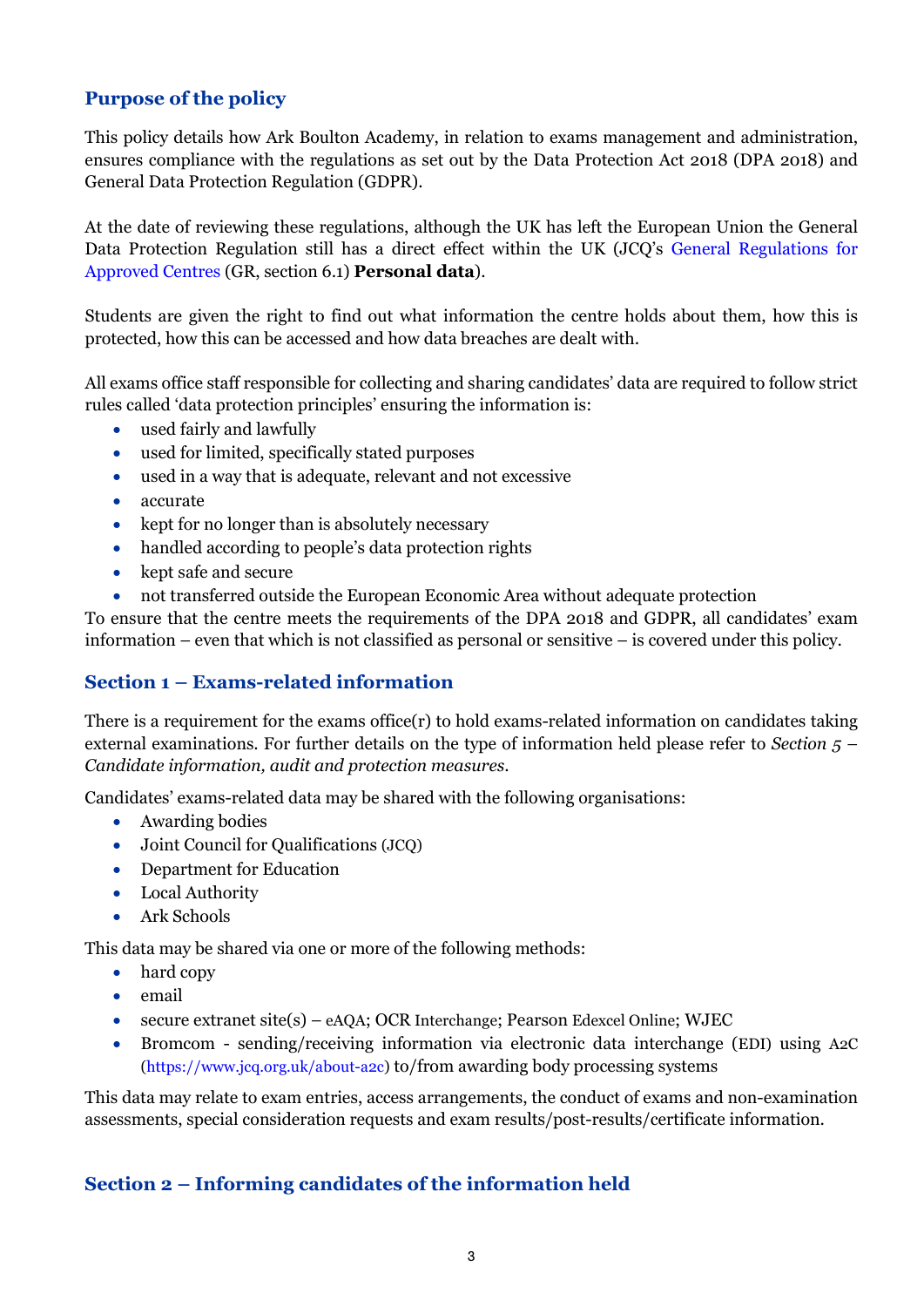Ark Boulton Academy ensures that candidates are fully aware of the information and data held.

All candidates are:

- informed via the Exam Guide Booklet
- given access to this policy via written request

Candidates are made aware of the above at the start of their course of study leading to an externally accredited qualification.

At this point, the centre also brings to the attention of candidates the annually updated JCQ document Information for candidates – Privacy Notice which explains how the JCQ awarding bodies process their personal data in accordance with the DPA 2018 and GDPR.

Candidates eligible for access arrangements are also required to provide their consent by signing the GDPR compliant JCQ candidate personal data consent form (Personal data consent, Privacy Notice (AAO) and Data Protection confirmation) before access arrangements approval applications can be processed online.

#### **Section 3 – Hardware and software**

The table below confirms how IT hardware, software and access to online systems is protected in line with DPA & GDPR requirements.

| Hardware                 | Date of purchase and protection<br>measures | Warranty expiry |
|--------------------------|---------------------------------------------|-----------------|
| <b>Desktop Computers</b> | Policy Central                              | NA              |
|                          | Sophos Enterprise Antivirus software.       |                 |
| <b>SLT</b> Laptops       | Bitlocker.                                  |                 |
|                          | Refer to IT for further information.        |                 |
|                          |                                             |                 |

| Software/online system | Protection measure(s)                                                                                |  |
|------------------------|------------------------------------------------------------------------------------------------------|--|
| <b>Bromcom</b>         | Usernames and passwords. HR to approve creation of new user<br>accounts and determine access rights. |  |
| <b>CCR</b>             | Controlled by Ark Central.                                                                           |  |
|                        |                                                                                                      |  |
|                        |                                                                                                      |  |
|                        |                                                                                                      |  |

#### **Section 4 – Dealing with data breaches**

Although data is handled in line with DPA/GDPR regulations, a data breach may occur for any of the following reasons:

- loss or theft of data or equipment on which data is stored
- inappropriate access controls allowing unauthorised use
- equipment failure
- human error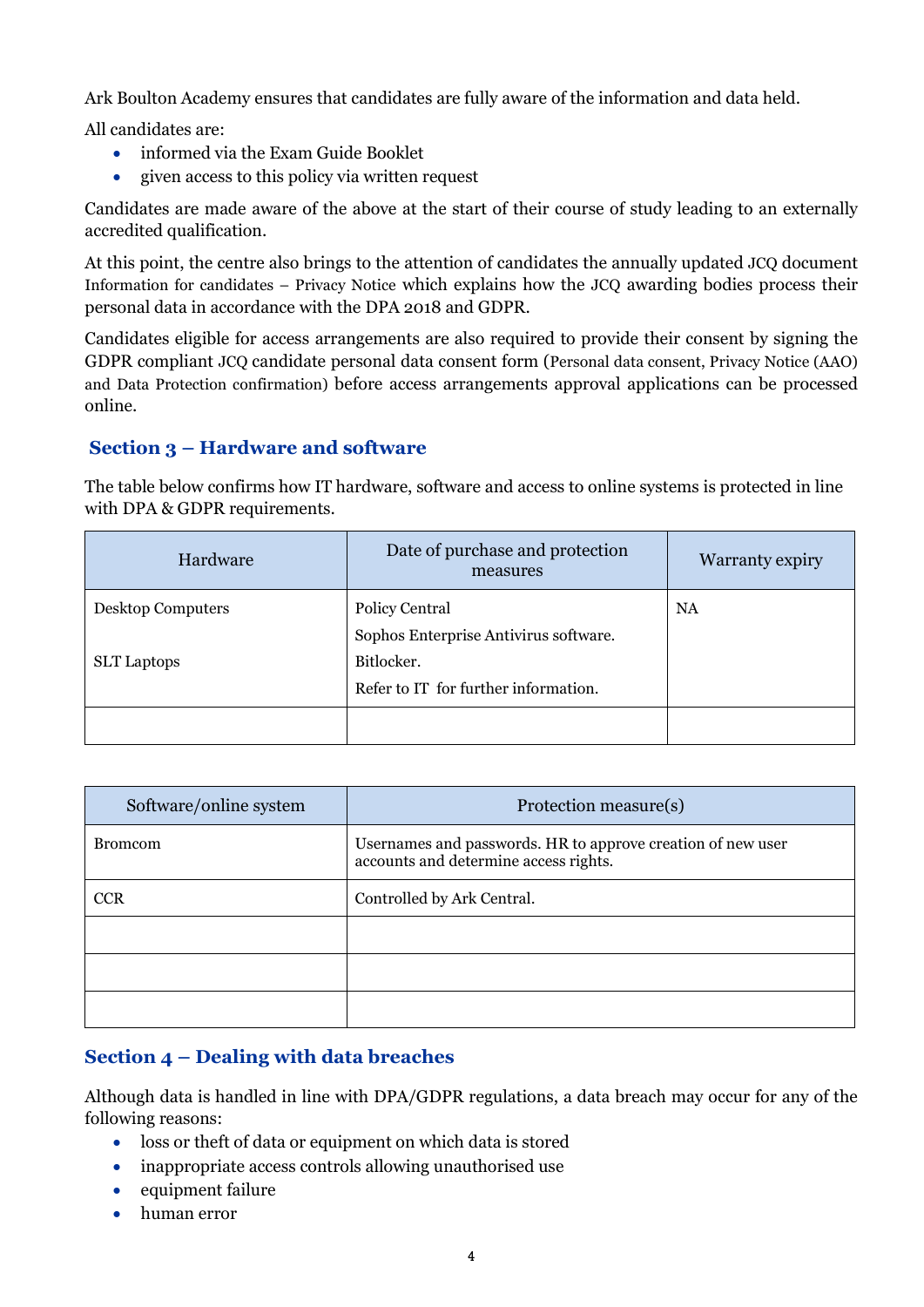- unforeseen circumstances such as a fire or flood
- hacking attack
- 'blagging' offences where information is obtained by deceiving the organisation who holds it

If a data protection breach is identified, the following steps will be taken:

#### **1. Containment and recovery**

The Data Protection Officer will lead on investigating the breach.

It will be established:

- who needs to be made aware of the breach and inform them of what they are expected to do to assist in the containment exercise. This may include isolating or closing a compromised section of the network, finding a lost piece of equipment and/or changing the access codes
- whether there is anything that can be done to recover any losses and limit the damage the breach can cause. As well as the physical recovery of equipment, this could involve the use of back-up hardware to restore lost or damaged data or ensuring that staff recognise when someone tries to use stolen data to access accounts
- which authorities, if relevant, need to be informed

#### **2. Assessment of ongoing risk**

The following points will be considered in assessing the ongoing risk of the data breach:

- what type of data is involved?
- how sensitive is it?
- if data has been lost or stolen, are there any protections in place such as encryption?
- what has happened to the data? If data has been stolen, it could be used for purposes which are harmful to the individuals to whom the data relates; if it has been damaged, this poses a different type and level of risk
- regardless of what has happened to the data, what could the data tell a third party about the individual?
- how many individuals' personal data are affected by the breach?
- who are the individuals whose data has been breached?
- what harm can come to those individuals?
- are there wider consequences to consider such as a loss of public confidence in an important service we provide?

#### **3. Notification of breach**

Notification will take place to enable individuals who may have been affected to take steps to protect themselves or to allow the appropriate regulatory bodies to perform their functions, provide advice and deal with complaints.

#### **4. Evaluation and response**

Once a data breach has been resolved, a full investigation of the incident will take place. This will include:

- reviewing what data is held and where and how it is stored
- identifying where risks and weak points in security measures lie (for example, use of portable storage devices or access to public networks)
- reviewing methods of data sharing and transmission
- increasing staff awareness of data security and filling gaps through training or tailored advice
- reviewing contingency plans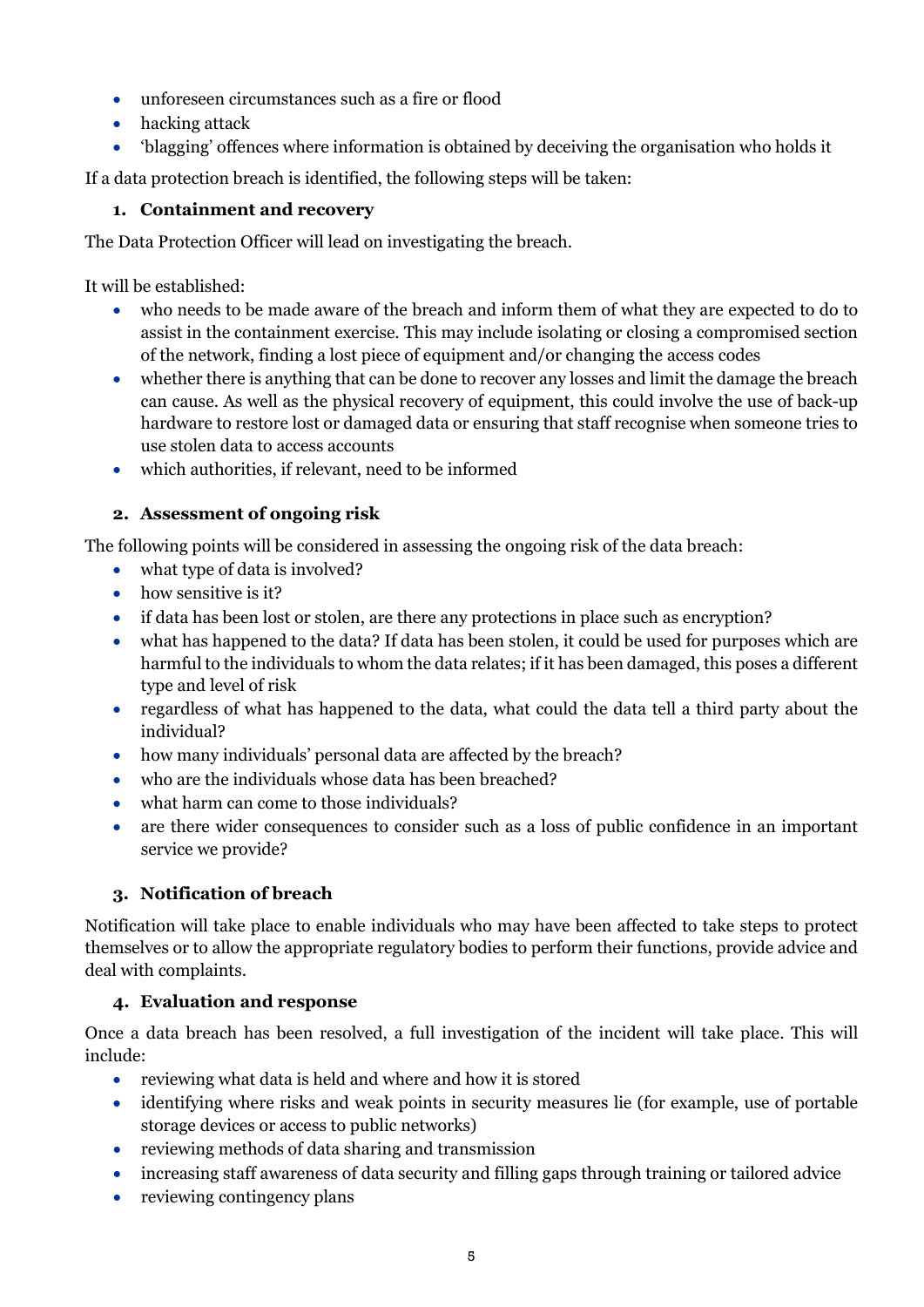#### **Section 5 – Candidate information, audit and protection measures**

For the purposes of this policy, all candidates' exam-related information – even that not considered personal or sensitive under the DPA/GDPR – will be handled in line with DPA/GDPR guidelines.

An information audit is conducted annually.

The table below details the type of candidate exams-related information held, and how it is managed, stored and protected

Protection measures may include:

- password protected area on the centre's intranet
- secure drive accessible only to selected staff
- information held in secure area
- Antivirus software updated every day

#### **Section 6 – Data retention periods**

Details of retention periods, the actions taken at the end of the retention period and method of disposal are contained in the centre's Exams archiving policy which is available/accessible from the Exams Officer.

#### **Section 7 – Access to information**

(with reference to ICO information [https://ico.org.uk/your-data-matters/schools/exam-results/\)](https://ico.org.uk/your-data-matters/schools/exam-results/)

The GDPR gives individuals the right to see information held about them. This means individuals can request information about them and their exam results, including:

- their mark
- comments written by the examiner
- minutes of any examination appeals panels

This does not however give individuals the right to copies of their answers to exam questions.

#### **Requesting exam information**

Requests for exam information can be made to the Exams Officer in writing or email and photo ID will need to be confirmed if a former candidate is unknown to current staff.

The GDPR does not specify an age when a child can request their exam results or request that they aren't published. When a child makes a request, those responsible for responding should take into account whether:

- the child wants their parent (or someone with parental responsibility for them) to be involved; and
- the child properly understands what is involved.

As a general guide, a child of 12 or older is expected to be mature enough to understand the request they are making. A child may, of course, be mature enough at an earlier age or may lack sufficient maturity until a later age, and so requests should be considered on a case by case basis.

A decision will be made by head of centre as to whether the student is mature enough to understand the request they are making, with requests considered on a case by case basis.

#### **Responding to requests**

If a request is made for exam information before results have been announced, a request will be responded to:

- within five months of the date of the request, or
- within 40 days from when the results are published (whichever is earlier).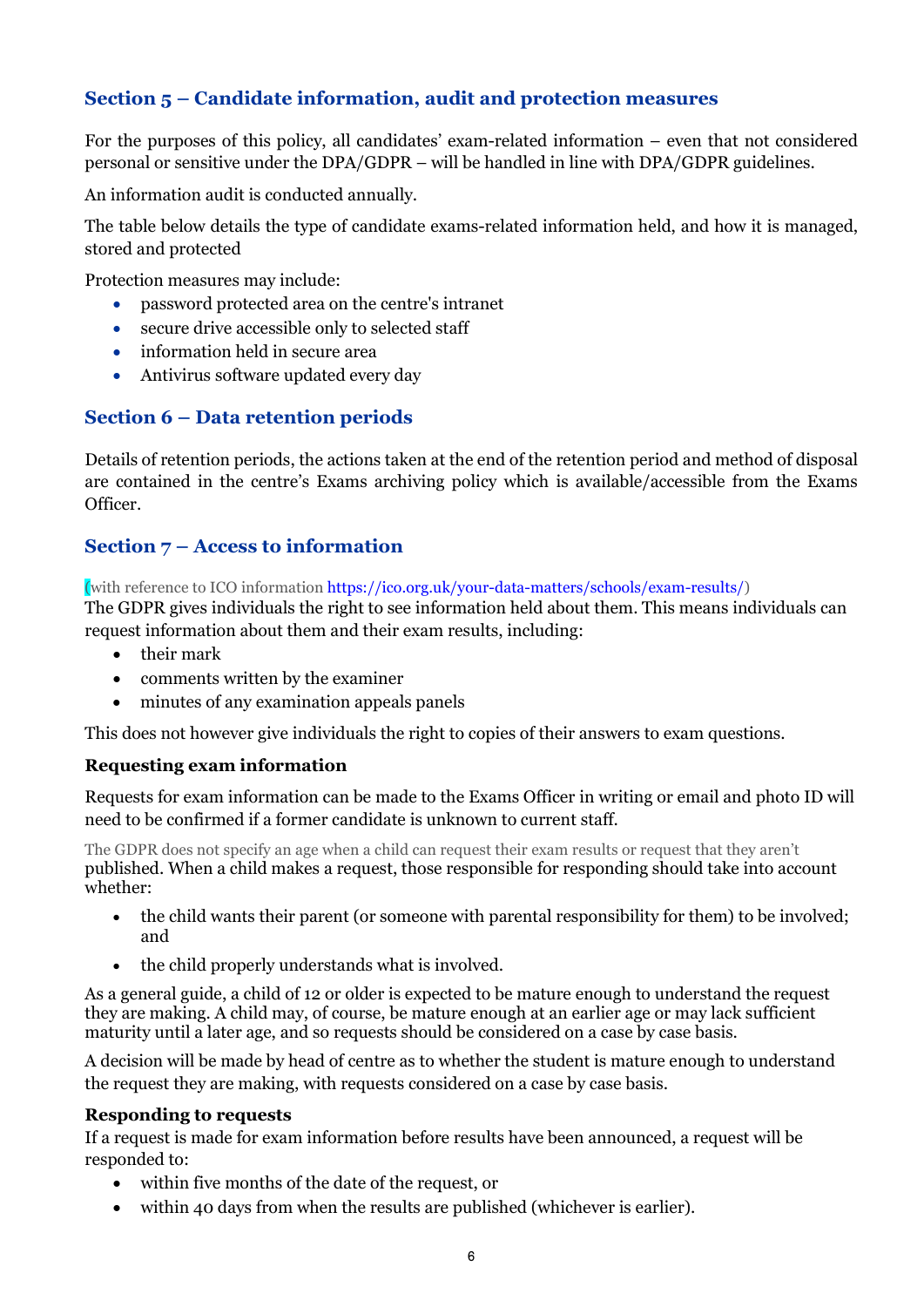If a request is made once exam results have been published, the individual will receive a response within one month of their request.

#### **Third party access**

Permission should be obtained before requesting personal information on another individual from a third-party organisation.

Candidates' personal data will not be shared with a third party unless a request is accompanied with permission from the candidate and appropriate evidence (where relevant), to verify the ID of both parties, provided.

In the case of looked-after children or those in care, agreements may already be in place for information to be shared with the relevant authorities (for example, the Local Authority). The centre's Data Protection Officer will confirm the status of these agreements and approve/reject any requests.

#### **Sharing information with parents**

The centre will take into account any other legislation and guidance regarding sharing information with parents (including non-resident parents), as example guidance from the Department for Education (DfE) regarding parental responsibility and school reports on pupil performance:

- Understanding and dealing with issues relating to parental responsibility [www.gov.uk/government/publications/dealing-with-issues-relating-to-parental](https://www.gov.uk/government/publications/dealing-with-issues-relating-to-parental-responsibility/understanding-and-dealing-with-issues-relating-to-parental-responsibility)[responsibility/understanding-and-dealing-with-issues-relating-to-parental-responsibility](https://www.gov.uk/government/publications/dealing-with-issues-relating-to-parental-responsibility/understanding-and-dealing-with-issues-relating-to-parental-responsibility)
- School reports on pupil performance [www.gov.uk/guidance/school-reports-on-pupil-performance-guide-for-headteachers](http://www.gov.uk/guidance/school-reports-on-pupil-performance-guide-for-headteachers)

#### **Publishing exam results**

[Insert here any information or centre policy regarding publishing exam results (where applicable). Examples provided below. Where not considered relevant to include in your centre policy here, delete this table and the heading above it]

When considering publishing exam results, Ark Boulton Academy will make reference to the ICO (Information Commissioner's Office) Schools, universities and colleges information <https://ico.org.uk/your-data-matters/schools/> on Publishing exam results.

Publishing examination results is a common and accepted practice. Many students enjoy seeing their name in print, particularly in the local press and the GDPR does not stop this happening. However, under the GDPR schools have to act fairly when publishing results, and where people have concerns about their or their child's information being published, schools must take those concerns seriously.

Schools should make sure that all pupils and their parents or guardians are aware as early as possible whether examinations results will be made public and how this will be done. Schools should also explain how the information will be published. For example, if results will be listed alphabetically, or in grade order.

In general, because a school has a legitimate reason for publishing examination results, pupils or their parents or guardians do not need to give their consent to publication. However, if you have a specific concern about publication of your results, you have the right to object. Schools should consider objections from pupils and parents before making a decision to publish. A school would need to have a good reason to reject someone's objection to publication of their exam results.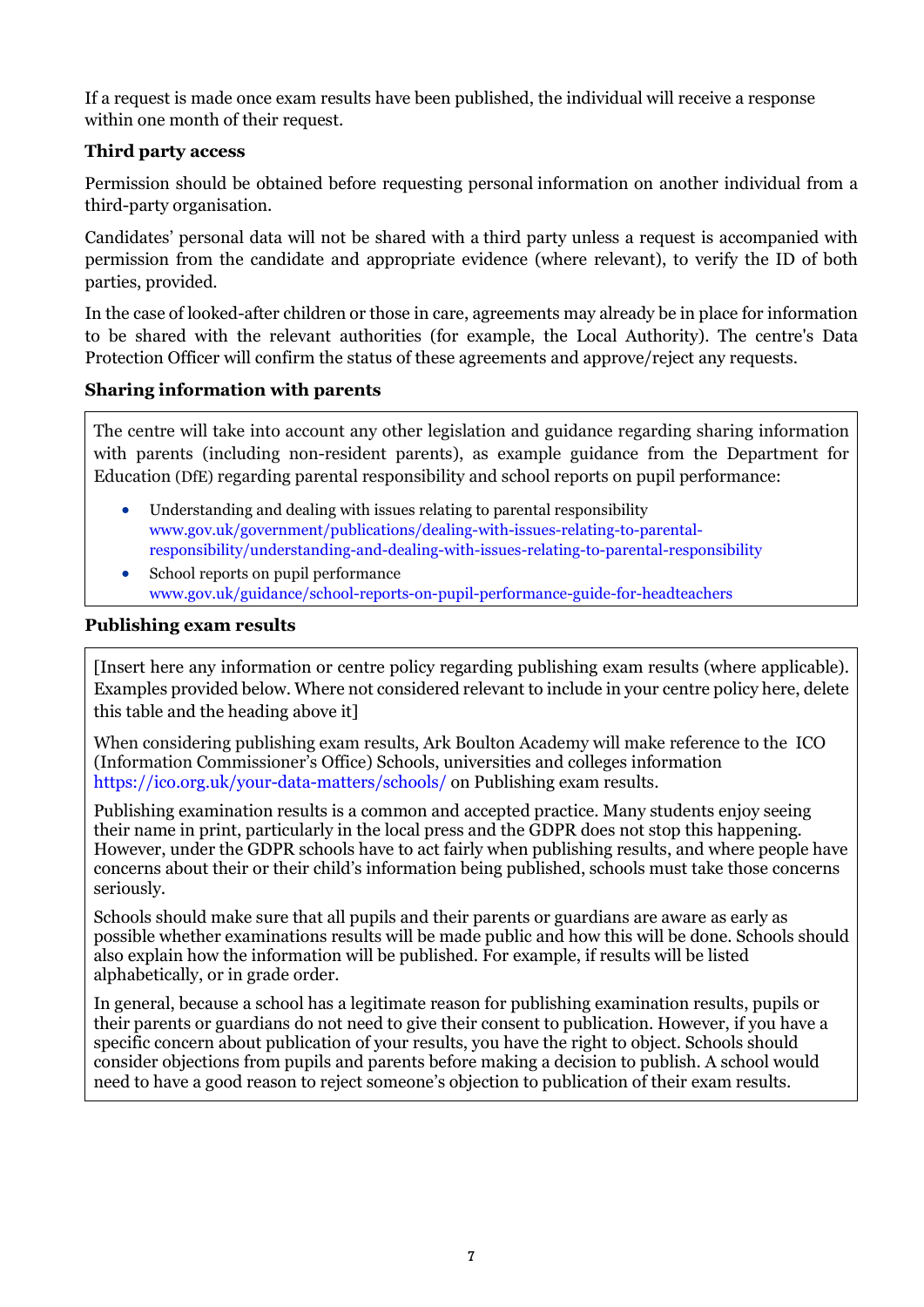#### **Section 8 – Table recording candidate exams-related information held**

For details of how to request access to information held, refer to section 7 of this policy (**Access to information**) For further details of how long information is held, refer to section 6 of this policy (**Data retention periods**)

| Information type                   | Information description<br>(where required) | What personal/sensitive data<br>is/may be contained in the<br>information                                                                                                                                                          | Where information is<br>stored                                                         | How information<br>is protected                                                            | Retention<br>period |
|------------------------------------|---------------------------------------------|------------------------------------------------------------------------------------------------------------------------------------------------------------------------------------------------------------------------------------|----------------------------------------------------------------------------------------|--------------------------------------------------------------------------------------------|---------------------|
| Access arrangements<br>information |                                             | Candidate name<br>Candidate DOB<br>Gender<br>Data protection notice (candidate<br>signature)<br>Diagnostic testing outcome(s)<br>Specialist report(s) (may also include<br>candidate address)<br>Evidence of normal way of working | <b>Access Arrangements</b><br>Online<br><b>MIS</b><br>Lockable metal filing<br>cabinet | Secure user name<br>and password<br>In secure office<br>(SENCo)                            | 12 months           |
| Attendance registers<br>copies     |                                             | Candidate name<br>Candidate number                                                                                                                                                                                                 | Secure Exam room                                                                       | Door locked - only<br>two key holders                                                      | 12 months           |
| Candidates' scripts                |                                             | Candidate name<br>Candidate number                                                                                                                                                                                                 | Secure Exam room /<br>steal metal reception<br>cabinets                                | Door locked - only<br>two key holders<br>One key holder for<br>metal reception<br>cabinets | 12 months           |
| Candidates' work                   |                                             | Candidate name<br>Candidate number                                                                                                                                                                                                 | Stored in subject<br>departments                                                       | Work anonymised<br>(name and number<br>removed)                                            | 12 months           |
| Certificates                       |                                             | Candidate name<br>Candidate number<br><b>UCI</b><br><b>Exam Grades</b>                                                                                                                                                             | Secure Exam room                                                                       | Door locked - only<br>two key holders                                                      | 12 months           |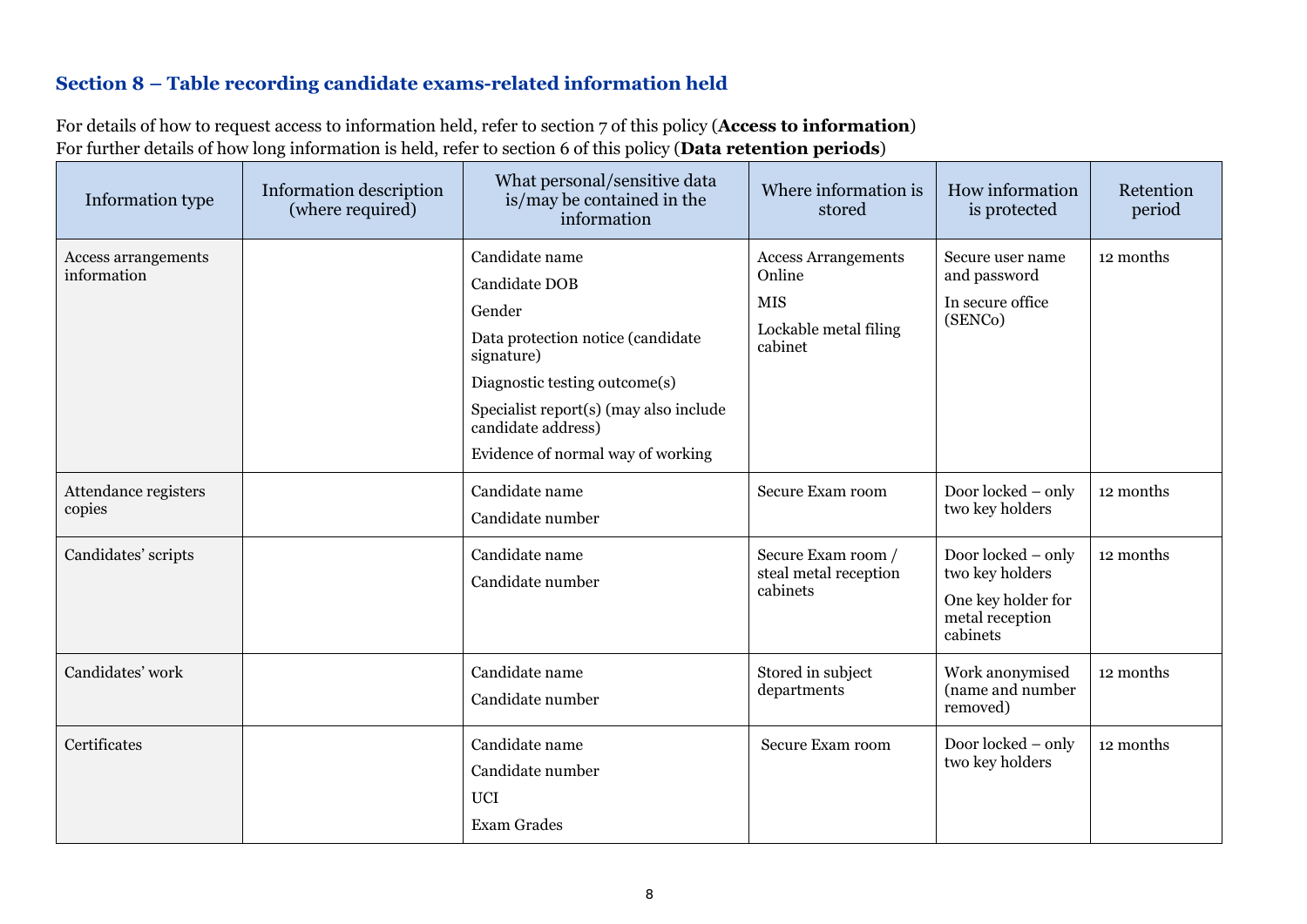| Information type                                                              | Information description<br>(where required) | What personal/sensitive data<br>is/may be contained in the<br>information              | Where information is<br>stored     | How information<br>is protected                                      | Retention<br>period |
|-------------------------------------------------------------------------------|---------------------------------------------|----------------------------------------------------------------------------------------|------------------------------------|----------------------------------------------------------------------|---------------------|
| Certificate destruction<br>information                                        |                                             |                                                                                        |                                    |                                                                      |                     |
| Certificate issue<br>information                                              |                                             |                                                                                        |                                    |                                                                      |                     |
| Conflicts of Interest<br>records                                              |                                             | Staff names                                                                            | SharePoint                         | Private SharePoint<br>group                                          | 12 months           |
| Entry information                                                             |                                             | Candidate name<br><b>Candidate DOB</b><br>Gender<br><b>UCI</b><br>Candidate number     | <b>Bromcom</b>                     | Access rights<br>limited to a few<br>individuals.                    | 12 months           |
| Exam room incident<br>logs                                                    |                                             | Candidate name<br>Candidate number                                                     | Secure Exam room                   | Door locked - only<br>two key holders                                | 12 months           |
| Invigilator and<br>facilitator training<br>records                            |                                             | Invigilator names                                                                      | Secure Exam room                   | Door locked - only<br>two key holders                                | 12 months           |
| Overnight supervision<br>information                                          |                                             |                                                                                        | Secure Exam room                   | Door locked - only<br>two key holders                                | 12 months           |
| Post-results services:<br>confirmation of<br>candidate consent<br>information |                                             | Candidate name<br><b>Candidate DOB</b><br>Candidate number                             | Secure Exam room                   | Door locked - only<br>two key holders                                | 12 months           |
| Post-results services:<br>requests/outcome<br>information                     |                                             | Candidate name<br><b>Candidate DOB</b><br>Candidate number<br>Candidate reviewed grade | Secure Exam room and<br>SharePoint | Door locked - only<br>two key holders<br>Private SharePoint<br>group | 12 months           |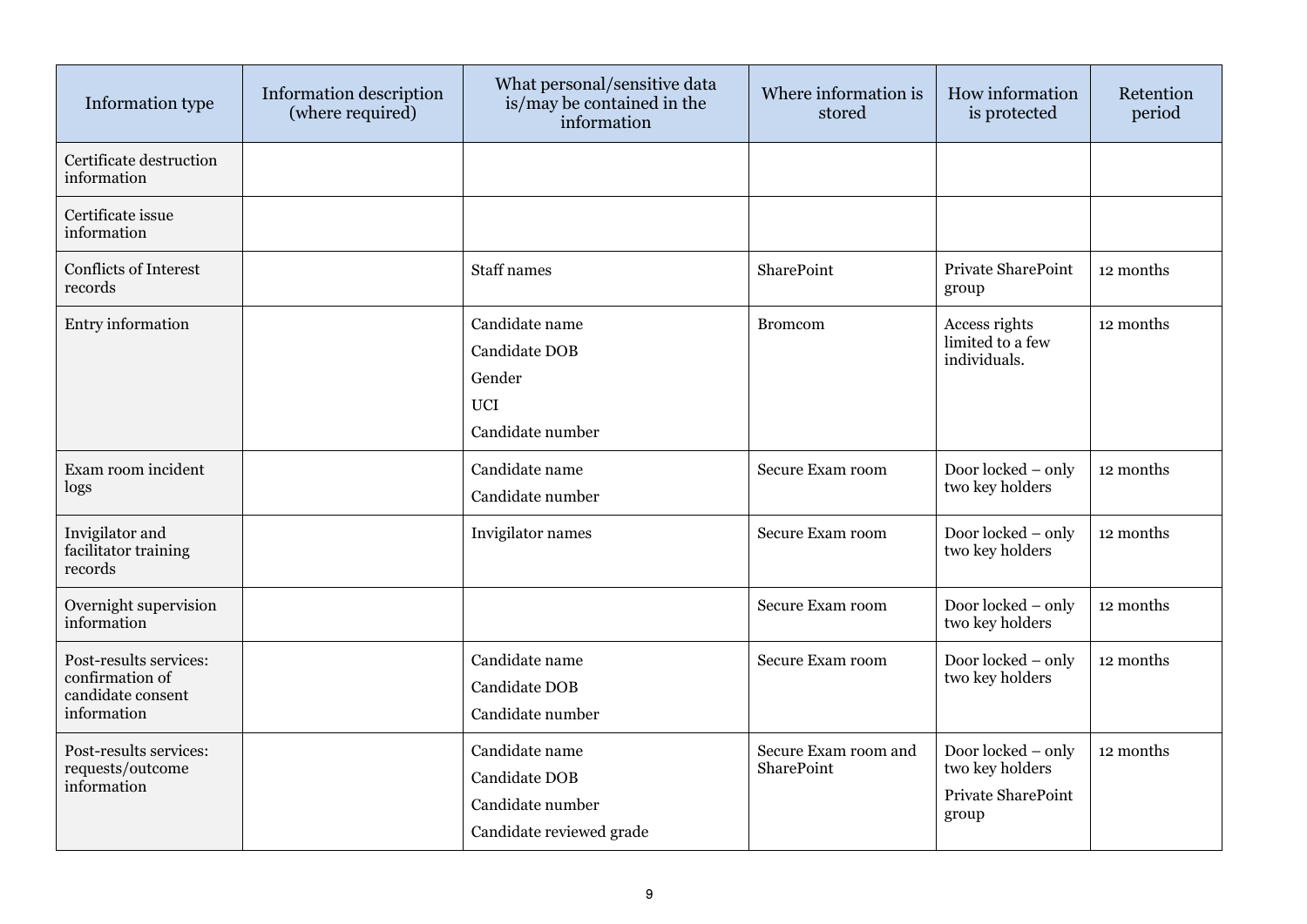| Information type                                             | Information description<br>(where required) | What personal/sensitive data<br>is/may be contained in the<br>information   | Where information is<br>stored           | How information<br>is protected                                                                 | Retention<br>period |
|--------------------------------------------------------------|---------------------------------------------|-----------------------------------------------------------------------------|------------------------------------------|-------------------------------------------------------------------------------------------------|---------------------|
| Post-results services:<br>scripts provided by ATS<br>service |                                             | Candidate name<br>Candidate DOB<br>Candidate number                         | Held by Head of<br>Departments           | Work anonymised<br>(name and number<br>removed)                                                 | 12 months           |
| Post-results services:<br>tracking logs                      |                                             | Candidate name<br>Candidate number                                          | SharePoint                               | Private SharePoint<br>group                                                                     | 12 months           |
| Private candidate<br>information                             |                                             |                                                                             |                                          |                                                                                                 |                     |
| Resolving timetable<br>clashes information                   |                                             |                                                                             |                                          |                                                                                                 |                     |
| <b>Results information</b>                                   |                                             | Candidate name<br>Candiate number<br>Candidate DOB<br>Gender<br><b>UCI</b>  | <b>Bromcom</b>                           | Access rights<br>limited to a few<br>individuals.<br>Results embargoed<br>prior to results day. | 12 months           |
| Seating plans                                                |                                             | Candidate name<br>Candidate number                                          | Bromcom/SharePoint<br>/secure Exams room | Access rights<br>limited to a few<br>individuals. Door<br>locked - only two<br>key holders      | 12 months           |
| Special consideration<br>information                         |                                             | Candidate name<br>Candidate DOB<br>Gender<br><b>UCI</b><br>Candidate number | Secure Exams room                        | Door locked - only<br>two key holders                                                           | 12 months           |
| Suspected malpractice<br>reports/outcomes                    |                                             | Candidate name<br>Candidate DOB                                             | Secure Exams room                        | Door locked - only<br>two key holders                                                           | 12 months           |